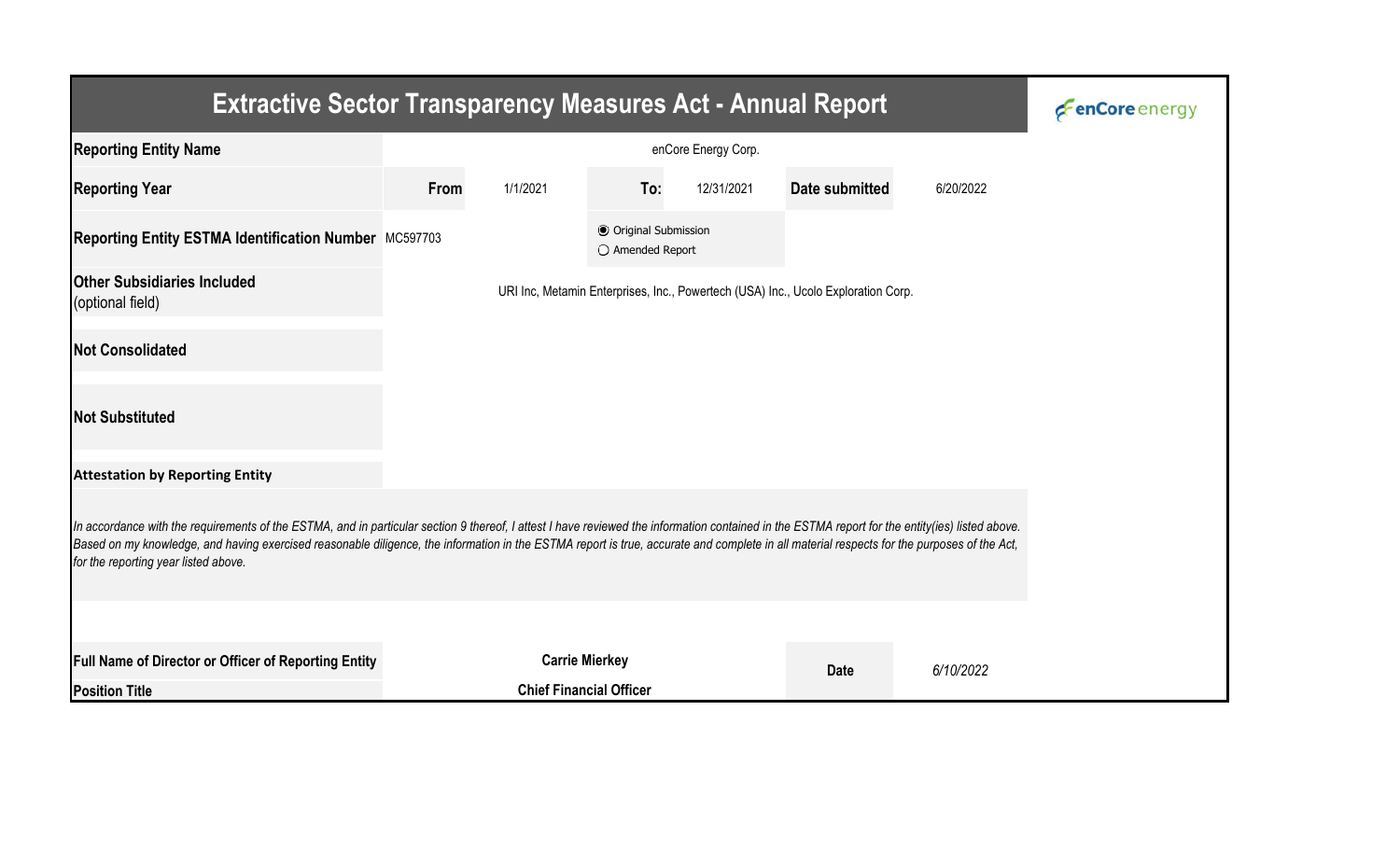| Extractive Sector Transparency Measures Act - Annual Report   |                         |                                                                                                |              |                  |                                      |                                |                |                  |                                               |                                      |                                                                                                  |
|---------------------------------------------------------------|-------------------------|------------------------------------------------------------------------------------------------|--------------|------------------|--------------------------------------|--------------------------------|----------------|------------------|-----------------------------------------------|--------------------------------------|--------------------------------------------------------------------------------------------------|
| <b>Reporting Year</b>                                         | From:                   | 1/1/2021                                                                                       | To:          | 12/31/2021       |                                      |                                |                |                  |                                               |                                      |                                                                                                  |
| <b>Reporting Entity Name</b>                                  |                         | enCore Energy Corp.                                                                            |              |                  |                                      | Currency of the Report USD     |                |                  |                                               |                                      |                                                                                                  |
|                                                               |                         |                                                                                                |              |                  |                                      |                                |                |                  |                                               |                                      |                                                                                                  |
| <b>Reporting Entity ESTMA</b><br><b>Identification Number</b> |                         | MC597703                                                                                       |              |                  |                                      |                                |                |                  |                                               |                                      |                                                                                                  |
| <b>Subsidiary Reporting Entities (if</b><br>necessary)        |                         |                                                                                                |              |                  |                                      |                                |                |                  |                                               |                                      |                                                                                                  |
| <b>Payments by Payee</b>                                      |                         |                                                                                                |              |                  |                                      |                                |                |                  |                                               |                                      |                                                                                                  |
| Country                                                       | Payee Name <sup>1</sup> | Departments, Agency, etc<br>within Payee that Received<br>Payments <sup>2</sup>                | <b>Taxes</b> | <b>Royalties</b> | Fees                                 | <b>Production Entitlements</b> | <b>Bonuses</b> | <b>Dividends</b> | Infrastructure<br><b>Improvement Payments</b> | <b>Total Amount paid to</b><br>Payee | Notes <sup>34</sup>                                                                              |
| United States of America                                      | America                 | Government of the United States of Department of Interior, Bureau of<br><b>Land Management</b> |              |                  | $$\mathbb{S}$$<br>429,495.00         |                                |                |                  |                                               | $$\mathbb{S}$$                       | 429,495.00 Amounts stated in USD as this is the reporting currency,<br>payments were made in USD |
| United States of America                                      | State of Texas          | Texas Commission on<br><b>Environmental Quality</b>                                            |              |                  | 96,350.96<br>$\sqrt[6]{\frac{1}{2}}$ |                                |                |                  |                                               | 96,350.96<br>$\sqrt[6]{\frac{1}{2}}$ | Amounts stated in USD as this is the reporting currency,<br>payments were made in USD            |
|                                                               |                         |                                                                                                |              |                  |                                      |                                |                |                  |                                               |                                      |                                                                                                  |
|                                                               |                         |                                                                                                |              |                  |                                      |                                |                |                  |                                               |                                      |                                                                                                  |
|                                                               |                         |                                                                                                |              |                  |                                      |                                |                |                  |                                               |                                      |                                                                                                  |
|                                                               |                         |                                                                                                |              |                  |                                      |                                |                |                  |                                               |                                      |                                                                                                  |
|                                                               |                         |                                                                                                |              |                  |                                      |                                |                |                  |                                               |                                      |                                                                                                  |
|                                                               |                         |                                                                                                |              |                  |                                      |                                |                |                  |                                               |                                      |                                                                                                  |
|                                                               |                         |                                                                                                |              |                  |                                      |                                |                |                  |                                               |                                      |                                                                                                  |
|                                                               |                         |                                                                                                |              |                  |                                      |                                |                |                  |                                               |                                      |                                                                                                  |
|                                                               |                         |                                                                                                |              |                  |                                      |                                |                |                  |                                               |                                      |                                                                                                  |
|                                                               |                         |                                                                                                |              |                  |                                      |                                |                |                  |                                               |                                      |                                                                                                  |
|                                                               |                         |                                                                                                |              |                  |                                      |                                |                |                  |                                               |                                      |                                                                                                  |
|                                                               |                         |                                                                                                |              |                  |                                      |                                |                |                  |                                               |                                      |                                                                                                  |
|                                                               |                         |                                                                                                |              |                  |                                      |                                |                |                  |                                               |                                      |                                                                                                  |
|                                                               |                         |                                                                                                |              |                  |                                      |                                |                |                  |                                               |                                      |                                                                                                  |
|                                                               |                         |                                                                                                |              |                  |                                      |                                |                |                  |                                               |                                      |                                                                                                  |
|                                                               |                         |                                                                                                |              |                  |                                      |                                |                |                  |                                               |                                      |                                                                                                  |
|                                                               |                         |                                                                                                |              |                  |                                      |                                |                |                  |                                               |                                      |                                                                                                  |
|                                                               |                         |                                                                                                |              |                  |                                      |                                |                |                  |                                               |                                      |                                                                                                  |
|                                                               |                         |                                                                                                |              |                  |                                      |                                |                |                  |                                               |                                      |                                                                                                  |
|                                                               |                         |                                                                                                |              |                  |                                      |                                |                |                  |                                               |                                      |                                                                                                  |
|                                                               |                         |                                                                                                |              |                  |                                      |                                |                |                  |                                               |                                      |                                                                                                  |
|                                                               |                         |                                                                                                |              |                  |                                      |                                |                |                  |                                               |                                      |                                                                                                  |
|                                                               |                         |                                                                                                |              |                  |                                      |                                |                |                  |                                               |                                      |                                                                                                  |
|                                                               |                         |                                                                                                |              |                  |                                      |                                |                |                  |                                               |                                      |                                                                                                  |
|                                                               |                         |                                                                                                |              |                  |                                      |                                |                |                  |                                               |                                      |                                                                                                  |
|                                                               |                         |                                                                                                |              |                  |                                      |                                |                |                  |                                               |                                      |                                                                                                  |
| <b>Additional Notes:</b>                                      |                         |                                                                                                |              |                  |                                      |                                |                |                  |                                               |                                      |                                                                                                  |